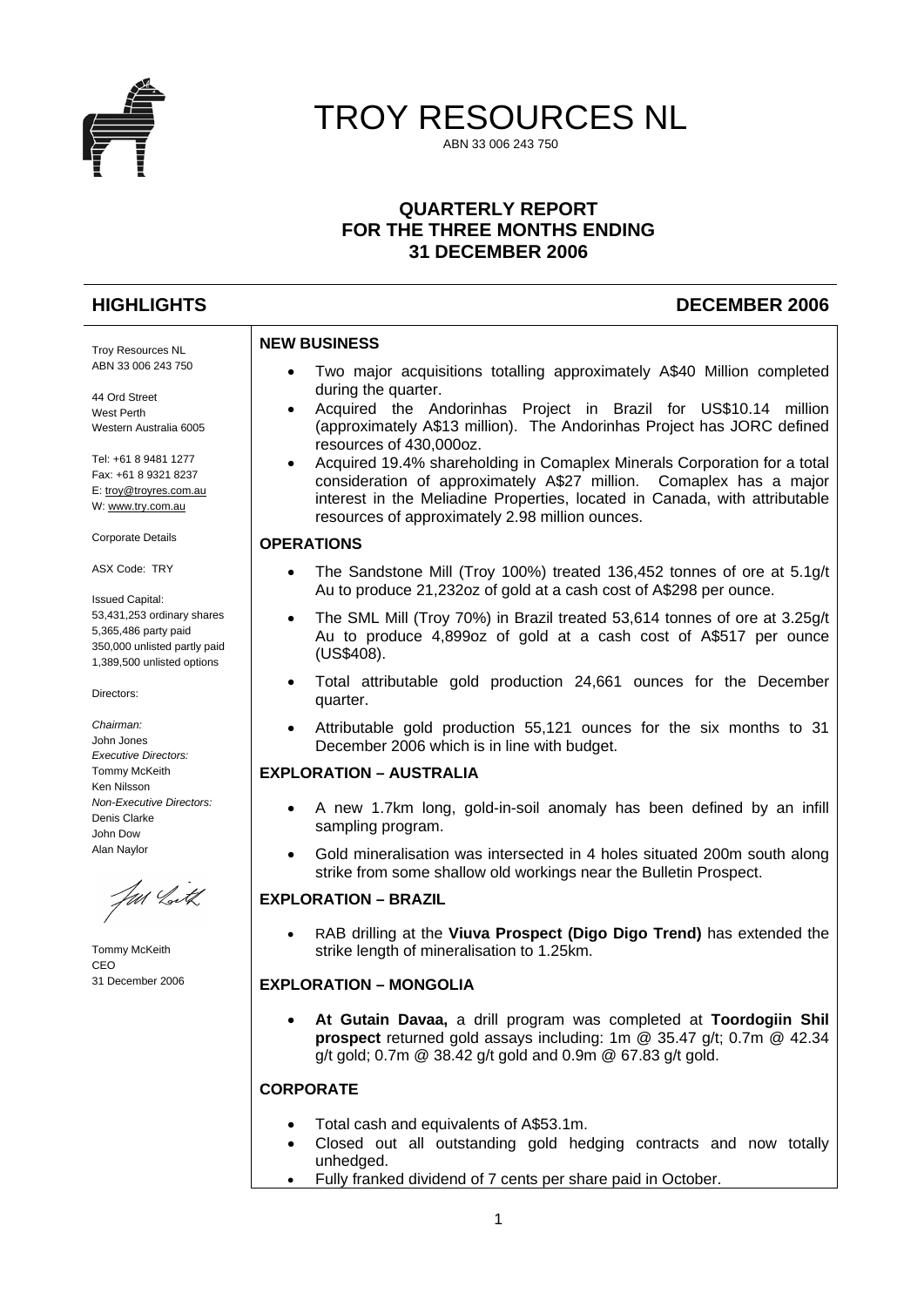

## **NEW BUSINESS**

## **Comaplex Minerals Corporation**

In December, Troy purchased a 19.4% equity stake in Comaplex Minerals Corporation ("Comaplex") from Gold Fields Limited ("Gold Fields") valued at approximately A\$27 million. Troy purchased 7,628,571 Comaplex shares for a cash payment of C\$16,274,285 and by issuing 3,250,000 Troy shares to Gold Fields. Comaplex is a junior listed Canadian resource company that holds a 78% interest in the **Meliadine West Gold Project** and 50% in the **Meliadine East Gold Project** both located in Nunavut Territory of Canada.



The minority interest in the joint ventures is owned by Resource Capital Funds.

The **Meliadine Properties** are located near the north western shore of Hudson Bay with the centre of the property situated about 24km north of Rankin Inlet. The Meliadine Properties extend over 80km with total land holdings of over 65,000ha.

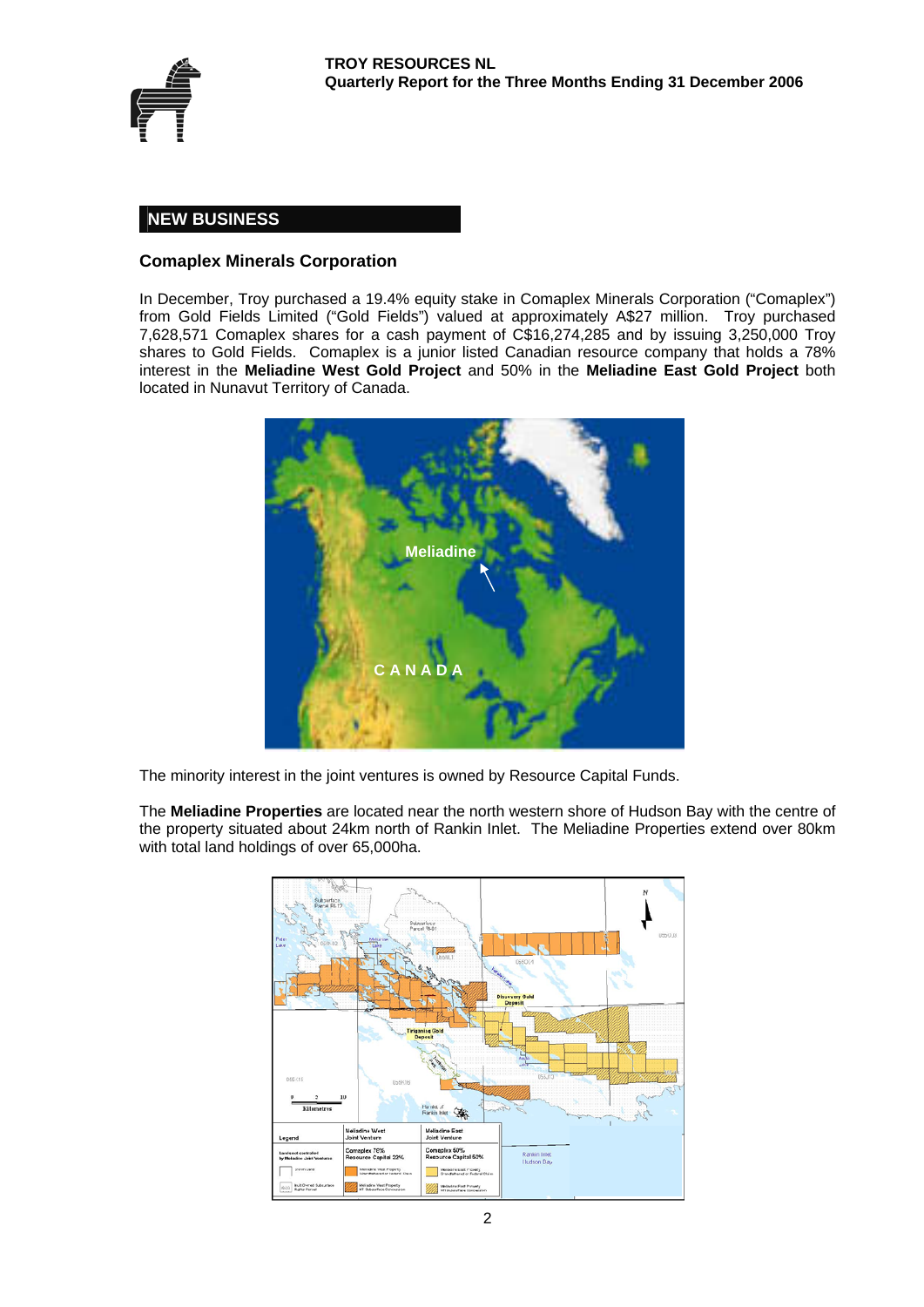

Attributable resources for the Meliadine Properties total approximately **2.98 million contained gold ounces** with the majority of the resources located in the Tiriganiaq Deposit.

The Tiriganiaq deposit was first drilled in 1993. WMC spent over C\$60m on exploration on the Meliadine West Project from 1995 to 2003 before selling its interest to Comaplex when WMC exited its gold business.

As part of the N143-101 report on the Tirganiaq Deposit, completed by Snowden Mining Consultants ("Snowden") in January 2006, a preliminary mine planning and cost estimation study using a US\$450/oz gold price classified the resource based on cut-off and relative level (Table 4). Above a 9,900m level (i.e. 150m from surface) it was thought that an open pit operation was likely and a cutoff grade of 2.5g/t was used. Below the 9,900m level bulk underground mining is expected and a cut off grade of 6.5g/t was used.

This acquisition is consistent with Troy's strategy of securing an interest in large and prospective gold projects capable of developing into long life mining operations.

## **Andorinhas Project – Brazil**

In November 2006, Troy Resources acquired the **Andorinhas Gold Project** ("Andorinhas") in Brazil from Agincourt Resources Limited ("Agincourt"). Under the agreement Troy purchased all the shares in Agincourt Resources do Brasil Ltda which holds the mining leases of the Andorinhas Project (see Project Development Report). The purchase price was US\$10.14 million cash of which US\$9.14 million was paid on 30<sup>th</sup> November 2006 and the final US\$1.0 million will be paid after completion of all transfers and approvals.

The project has a JORC defined resource, calculated by Snowden Mining Industry Consultants ("Snowden") of 4 million tonnes @ 3.4g/t for 435,000 ounces. This equates to an acquisition cost of just over US\$20 per resource ounce – as very competitive price in today's market. Troy believes the project area offers considerable exploration potential and we are hopeful of adding further resources in the medium term.

The Andorinhas Project incorporates two mining concessions covering an area of about 200km<sup>2</sup> in Para State in north central Brazil.

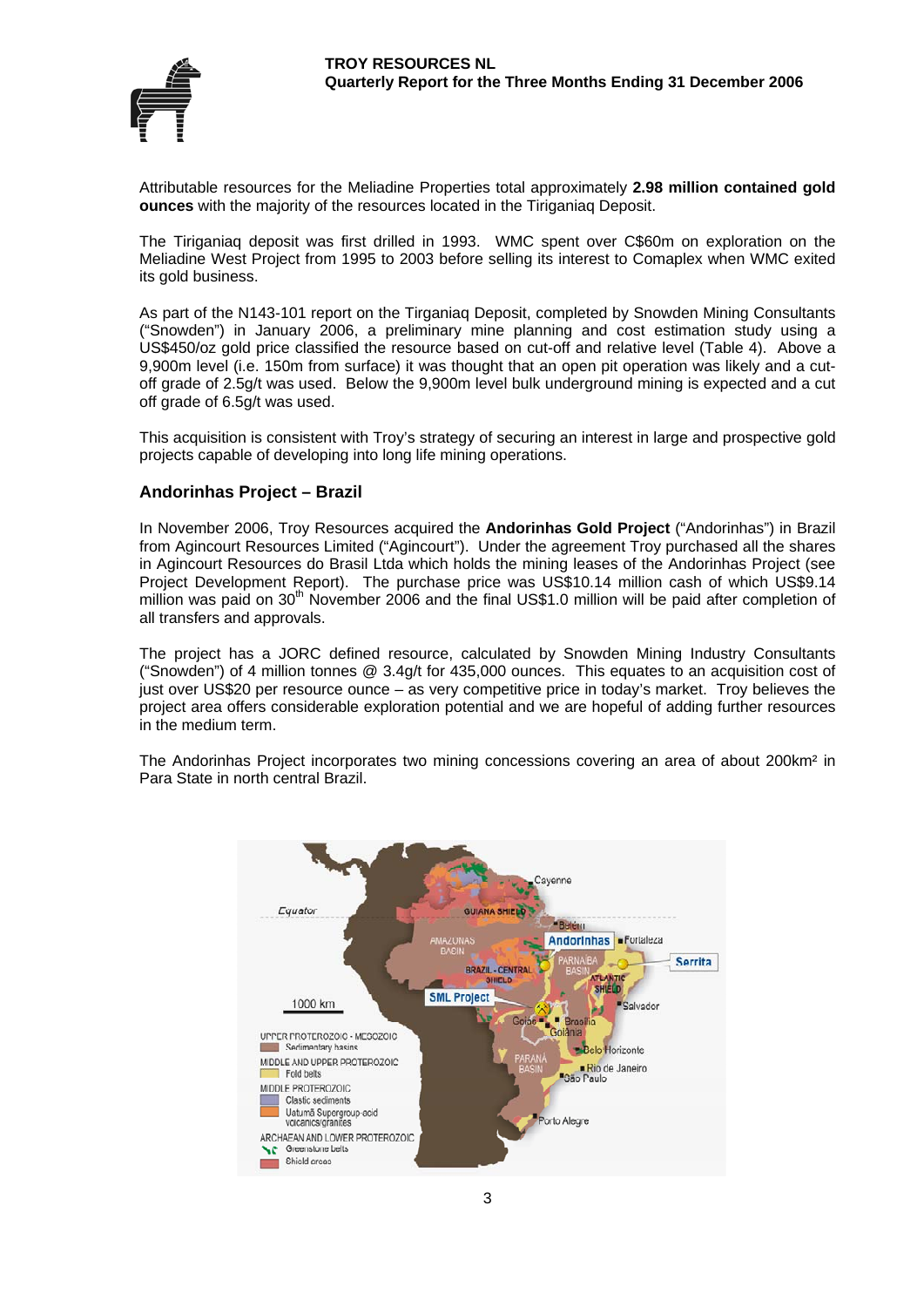

The main resource in the **Mamão Deposit** which comprises two main lodes, the Melechete and the M2. The Melechete lode was worked down to 150m below surface by Garimpeiros (artisinal miners) in the 1980's. The M2 lode is narrower than the Melechete lode and has been drilled to 200m below surface and remains open in depth. Significant mineralisation exists both along strike and down dip from these lodes.

The **Lagoa Seca Deposit** is located about 6km west of the **Mamão Deposit.** It was originally mined as a small open pit by Garimpeiros to a depth of 20m. Gold mineralisation is associated with a 30m wide shear zone which comprises three high grade tabular zones over a strike length of 200m. Previous drilling has returned some excellent intercepts including 53.5m @ 4.5g/t gold from 31.5m and 33m @ 4.8g/t gold from 23m.

A Scoping Study was completed by Snowden in October 2006 which concluded that the Project could sustain a 5 year life operation at an annual production rate of 50,000 to 60,000 ounces per annum. The preliminary mining studies incorporate a decline access to the underground **Mamão Deposit** and an open pit operation at the **Lagoa Seca Deposit**. Metallurgical test work indicates that the ore is free milling and gold recoveries above 90% can be achieved via a conventional CIL plant.

Troy Resources is assessing the previous work and will design a development plan for the deposit during the March quarter.

## **OPERATIONS**

## **SANDSTONE – AUSTRALIA (Troy 100%)**

|                         | <b>December</b><br>2006<br>Quarter | <b>December</b><br>2005<br>Quarter | 6 months to<br>31 December<br>2006 | 6 months to<br>31 December<br>2005 |
|-------------------------|------------------------------------|------------------------------------|------------------------------------|------------------------------------|
| <b>Tonnes Milled</b>    | 136,452                            | 121.997                            | 285,010                            | 249,163                            |
| Head Grade g/t          | 5.11                               | 7.50                               | 5.43                               | 5.45                               |
| Recovery %              | 94.6                               | 95.3                               | 94.3                               | 94.5                               |
| <b>Gold Produced oz</b> | 21.232                             | 28.029                             | 46.911                             | 41.231                             |
| Cash cost per oz        | A\$298                             | A\$164                             | A\$281                             | A\$181                             |

#### **Production Summary**

"Cash Costs" are defined to include all expenditures directly incurred on mining and milling, plus overheads and outgoings net of movements in deferred mining costs and stockpiles, but exclude Government gold royalty payments.

#### **Health, Safety & Environment**

With the completion of the Site Management Plan, a revised induction program has been introduced at Sandstone Operations. All current personnel are being re-inducted using the new program.

An Employee Assistance Program has been introduced for Troy employees and their families to assist them with any stress related issues.

A number of employees have completed their first aid training and two Health & Safety representatives have been sent to Perth to complete their course.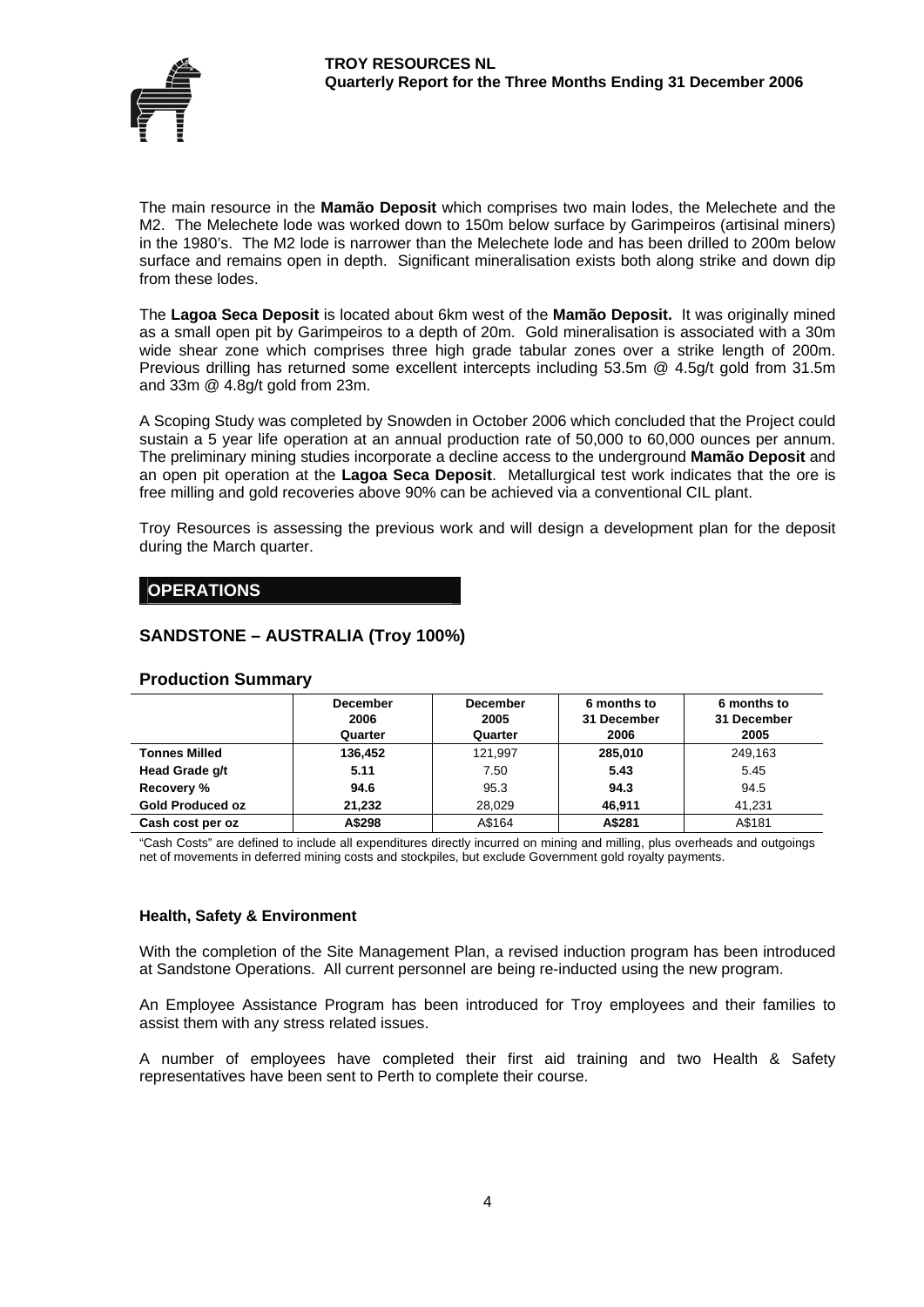## **Mining**

Mining continued in the Lord Nelson pit between RL 431m and RL 416m. A total of 272,808 bcm's of material was mined containing 163,364 tonnes of gold ore averaging 5.48 g/t Au. The contained gold in the ore mined is 32% above the amount calculated in the Resource Model. A major slip on the east wall in the Nelson Pit severely affected the mining of ore in October. This, combined with rain events and associated ground water problems, restricted mine production during the quarter. The eastern wall has been redesigned in line with the recommendations of our geotechnical expert from Coffey and Associates and mining of the cutback commenced in December.

Approval was obtained from the Department of Environment and Conservation to lay a pipe line for dewatering of the Lord Henry Pit. Approval is still awaited for ground water disposal.

## **Processing**

The mill treated 136,452 tonnes of ore grading 4.84 g/t Au during the quarter to produce 21,232 ounces of gold.

Mill throughput in the quarter was reduced due to the treatment of harder Lord Henry Ore and repairs to the ball mill and the two SAG mills. A preventative maintenance program is now in place and all tanks are being inspected and refurbishment will commence next quarter.

#### **December 2006 Quarter December 2005 Quarter 6 months to 31 December 2006 6 months to 31 December 2005 Tonnes Milled 53,614** 21,791 **109,755** 45,158 **Head Grade g/t 3.25** 29.62 **3.63** 30.68 **Recovery % 87.4** 89.8 **91.6** 93.2 **Gold Produced oz 4,899** 18,640 **11,729** 41,450 **Cash Cost per oz | A\$517 | A\$191 | A\$434 | A\$161 US\$408** US\$140 **US\$342** US\$118

## **SERTÃO MINERAÇÃO LTDA ("SML") BRAZIL – (Troy 70%)**

"Cash Costs" are defined to include all expenditures directly incurred on mining and milling, plus overheads and outgoings net of movements in deferred mining costs and stockpiles, but exclude Government gold royalty payments

## **Health, Safety & Environment**

**Production Summary 100%** 

There was one lost time injury recorded during the quarter when a contractor lost his footing during a violent storm resulting in a broken ankle. No other serious injuries or incidents occurred during the period. Safety awareness is of a high level with the workforce fully involved in the system and continuing to make improvements.

There were no recorded environmental accidents or incidents during the quarter and SML is currently conducting a re-habilitation program on the exploration areas surrounding the Antena cluster.

#### **Mining**

Mining was completed at Xupé during the period. Delays in receiving the operating permit for Antena delayed start up of this pit until late December.

During the intervening period, the plant continued to process stockpiled ore. Delivery of Antena ore to the processing plant commenced in January. It is expected that final mining approval will be received in time to commence mining of the Antena Sul deposit when Antena is exhausted. The mining operations continued at an acceptable level for this time of year (the wet season) with no stability or abnormal operating problems.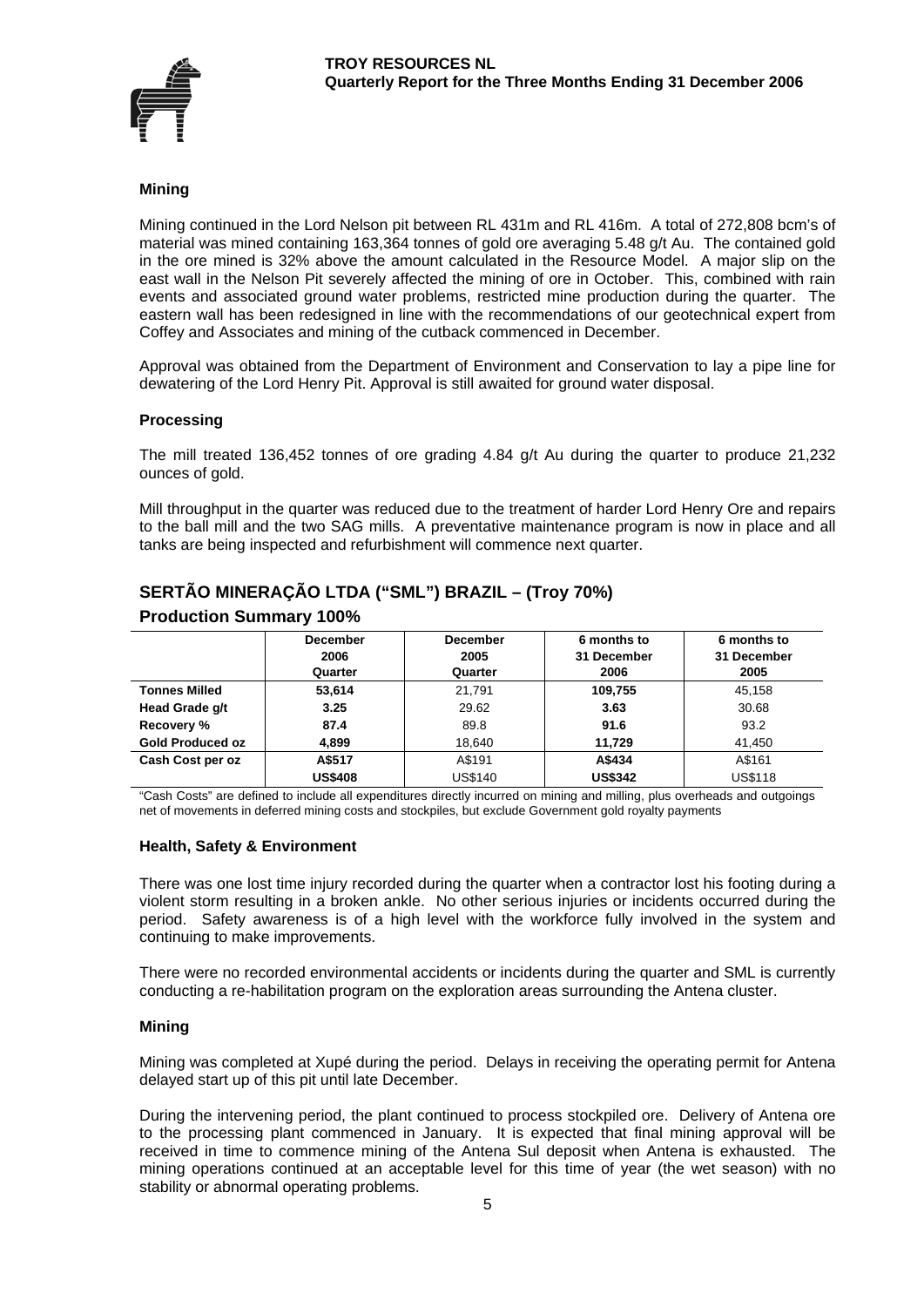

## **Production**

Gold production was in line with budget with above budget mill throughput rates compensating for lower than budget grades. The rate of processing is in excess of 200,000 tpa on an annualized basis with a total 53,614 dry tonnes processed for 4,608oz during the quarter. Plant performance was at budget level despite a mill motor bearing change being completed. The plant was also subjected to the normal seasonal power disruptions.

## **Administration**

Company staff turnover remains very low. Rationalisation of purchasing/supplier activities is ongoing with resultant cost savings in this area.

## **EXPLORATION REPORT**

## **EXPLORATION - AUSTRALIA**

## **Sandstone Project (Troy 100%)**

**Bulletin Prospect:** Thirty three angled Rotary Air Blast ("RAB") holes were drilled at the Bulletin Prospect. A 1.7km drill traverse was completed to the east of the historic workings where a sequence of BIF and mafics, parallel to the Bulletin line of workings, attenuates a similar northwest trending package. Anomalous gold assays were detected in the four westernmost holes (TAR2261- 2264, spaced 100m apart) located 200m south along strike from some shallow old workings. Mineralisation in TAR2262 occurs over a length of 20m within western dipping sequence of BIF, chert and foliated basalt. Additional infill drilling is planned to test both continuity along strike and the potential for higher grade zones.

Gold mineralisation in holes TAR2263864 is related to discontinuous, gossanous quartz veinlets common in the Bulletin area and possibly of limited potential. Further anomalism (5m @ 0.42g/t gold) was intersected along strike on the main west-northwest trending structure comprising of sheared metabasalts, BIF and chert that have been intruded by thin sills of intermediates porphyry. This target remains open along strike to the southeast. Significant intercepts are listed in Table 1 attached.

**Coombs Bore Target:** A new 1.7km long, northwest trending gold-in-soil anomaly to the north of Coomb Bore Prospect has been more accurately defined by a 50mx100m infill soil sampling program covering an area of 2km². The anomaly lies within gneissic terrane parallel to the Edale shear zone. Due to the shallow depth of weathering in the area, some reconnaissance Reverse Circulation (RC) drilling may be required to locate the source.

RAB drilling traverses were completed at the **Sandstone North,** the **Lord Nelson East,** the **Iron Knob,** the **Atley** and **Caravan Reserve** Targets. Results were disappointing and no more work is envisaged.

## **Bronco Plains JV (Troy Earning 60%)**

Southern Geoscience Consultants modelling of the aeromagnetic data confirmed the depth of Permian cover is highly variable with the interpreted depth to top of Archean basement ranging from 40m to 490m. There maybe limited residual potential in the northern portion of the property where several targets related to a northeast trending shear zone may lie under shallower cover. The magnetics processing, modeling and interpretation has significantly diminished the gold potential of the Bronco Plains property.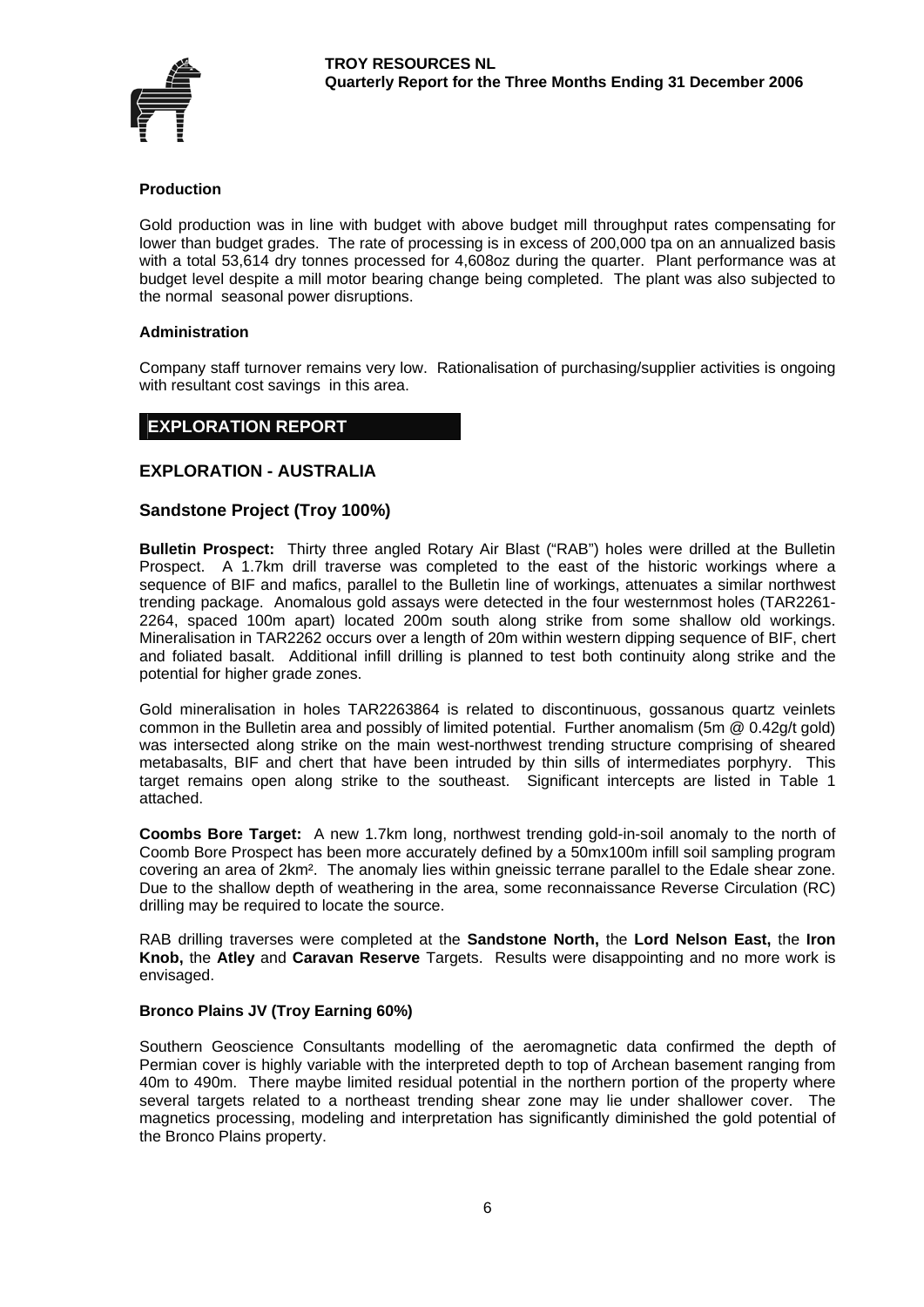

## **EXPLORATION BRAZIL**

## **SML (Troy 70%)**

RAB drilling at **Curral de Pedra** targeting high-grade gold bearing quartz veins beneath the garimpo workings intersected weak alteration along the structure but no significant gold mineralisation.

In the Target 2 area, follow-up RAB drilling has defined a limited strike extent of 100m for the gold anomaly.

Follow up RAB drilling at the **Viuva Prospect (Digo Digo Trend)** has extended strike length of a zone of chalcopyrite – pyrrhotite – pyrite mineralisation with associated high grade gold values to 1,250m. This anomaly remains open to the southeast where a result of 3m @ 2.01g/t gold was reported in earlier RAB drilling. Analytical testwork focused on the contribution of "coarse gold" is underway on RC drill samples to accurately determine gold grades. Diamond drilling indicates the gold mineralisation occurs in a series of narrow quartz veins containing massive chalcopyrite and pyrrhotite within a package of volcanogenic rocks.

Drilling at the **Nena Prospect (Digo Digo Trend)** has defined a 480m long zone of +1g/t gold anomalism. This includes an intersection of 2m @ 211.92g/t gold in saprolitic material. A program of infill RC drilling will be completed in the next quarter.

## **EXPLORATION – MONGOLIA**

#### **Gutain Davaa (GD) Project (Troy earning 80%)**

In November 2006, Troy completed a combined diamond core and RC drilling program at Gutain Davaa totalling 1986.6m in 22 holes that included 676.5m in 8 diamond holes and 1310m in 14 RC holes. This program was a follow up to a summer program of geological mapping soil sampling, costeaning and rock sampling. Most of the drilling was focused on the **Toordogiin Shil prospect** where an initial 6 hole RC drill program in February 2006 had produced several encouraging gold intercepts. The best drill intercepts from the November program were 4.2m @ 13.3g/t and 2.4m @ 50.82g/t gold (see Table 3).

This recent drilling targeted a northwest – southeast striking structural corridor with a coincident goldin soil anomaly. Preliminary analysis of our drilling data indicates that any mineralised zone oriented along a northwest – southeast strike trend will likely be narrow and discontinuous. A post-drilling data review has identified the possibility that the darker grey iron-oxide stained gold bearing quartz veins may be oriented along a strike northeast – southwest strike and dip steeply south that would not have been adequately tested with the most recent drilling.

A detailed review of all the available data is underway to evaluate this alternate shoot orientation. This new shoot orientation model could explain the significant difference in mineralized vein widths encountered in the February drilling versus our November drilling. Further data compilation work is planned in an attempt to validate the alternate shoot orientation idea at Toordogiin Shil.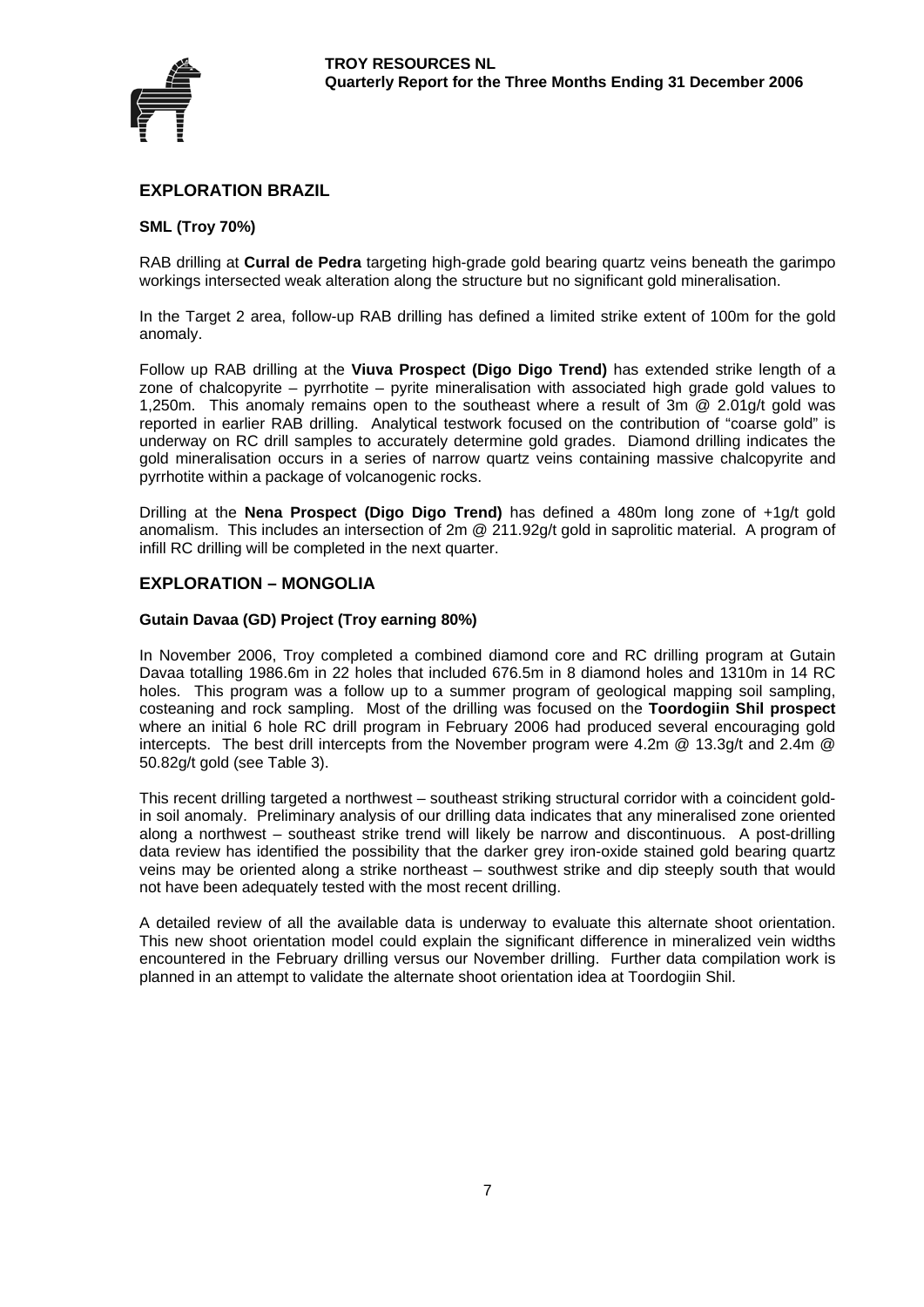

## **Tsagaan Chuluut (TC) Project (Troy 100%)**

A recently completed ground magnetics survey has contributed significantly to the interpretation of the structural setting of the **TC East quartz vein target.** Earlier geological mapping and rock sampling had yielded anomalous rock grab sample assays of 17.49g/t, 55.95g/t and 213.6g/t gold.

The principal structural trends interpreted from the magnetics were northeast – southwest and northwest – southeast. The better rock sampling gold values are associated both structural orientations. The next phase of field work will focus on areas where the main structural trends intersect.

## **Altanshiree (ASH) Project (Troy earning 80%)**

During the quarter, Troy concluded two agreements to acquire a majority interest in two tenement blocks known as the **Altanshiree Project,** which is located in the Dornogovi region in southeast Mongolia, approximately 450km south-southeast of Ulaanbaatar. Troy can acquire a 100% interest in the **Altanshiree South Tsagan Tolgoi exploration license** (1,081Ha), which is the southern tenement block, by making three staged payments for a total of US\$125,000 within 12 months. TMAR also acquired the right to earn an 80% interest in the **Altanshiree North Tenuun Baigali exploration license** (2,384Ha), the northern tenement block, by sole funding US\$300,000 of exploration activity and making staged cash payments for a total of US\$33,000 over a 3 year period.

At Altanshiree, structurally controlled quartz vein hosted gold occurrences are associated with regional northeast – southwest trending faults. On the southern block TMAR has identified an outcropping 500m long northeast striking quartz vein with significant visible gold. Preliminary rock chip sampling has produced gold assays up to 57.5g/t. The better gold grades are associated with zones of disseminated sulphides including pyrite, galena and chalcopyrite.

At Altanshiree South a 1,292m (20 hole) RC drilling program was completed in November – December and focused on the **Quartz Vein #13 Target.** Unfortunately the drilling did not yield any significant gold intercepts. The best assay value was 1m @ 1.22g/t gold.

Detailed geological mapping and sampling follow up work is planned to commence at Altanshiree North in May 2007.

## **Huren Tolgoi (HT) Project (Troy earning 80%)**

The **Huren Tolgoi Project** is located in the Ovorkhangai Aimag about 440km southwest of Ulaanbaatar. Troy concluded a joint venture agreement to acquire up to an 80% interest in the exploration license by sole funding US\$200,000 of exploration expenditure over 3 years and making cash payments of US\$15,000. Troy has conducted a limited rock chip sampling program along three quartz veins with a best gold assay of 17.82g/t Au. The veins, which outcrop for about 100m, contain visible gold. In November a ground magnetics survey was completed.

The field survey clearly identified a series of northwest – southeast and north – south structural trends that mirror the margin of the granite intrusion and the strike trend of the host rock stratigraphy.

Some of these interpreted structures appear to be attributable to dykes and veins. Field work is expected to resume with a program of detailed mapping and sampling in late April or early May.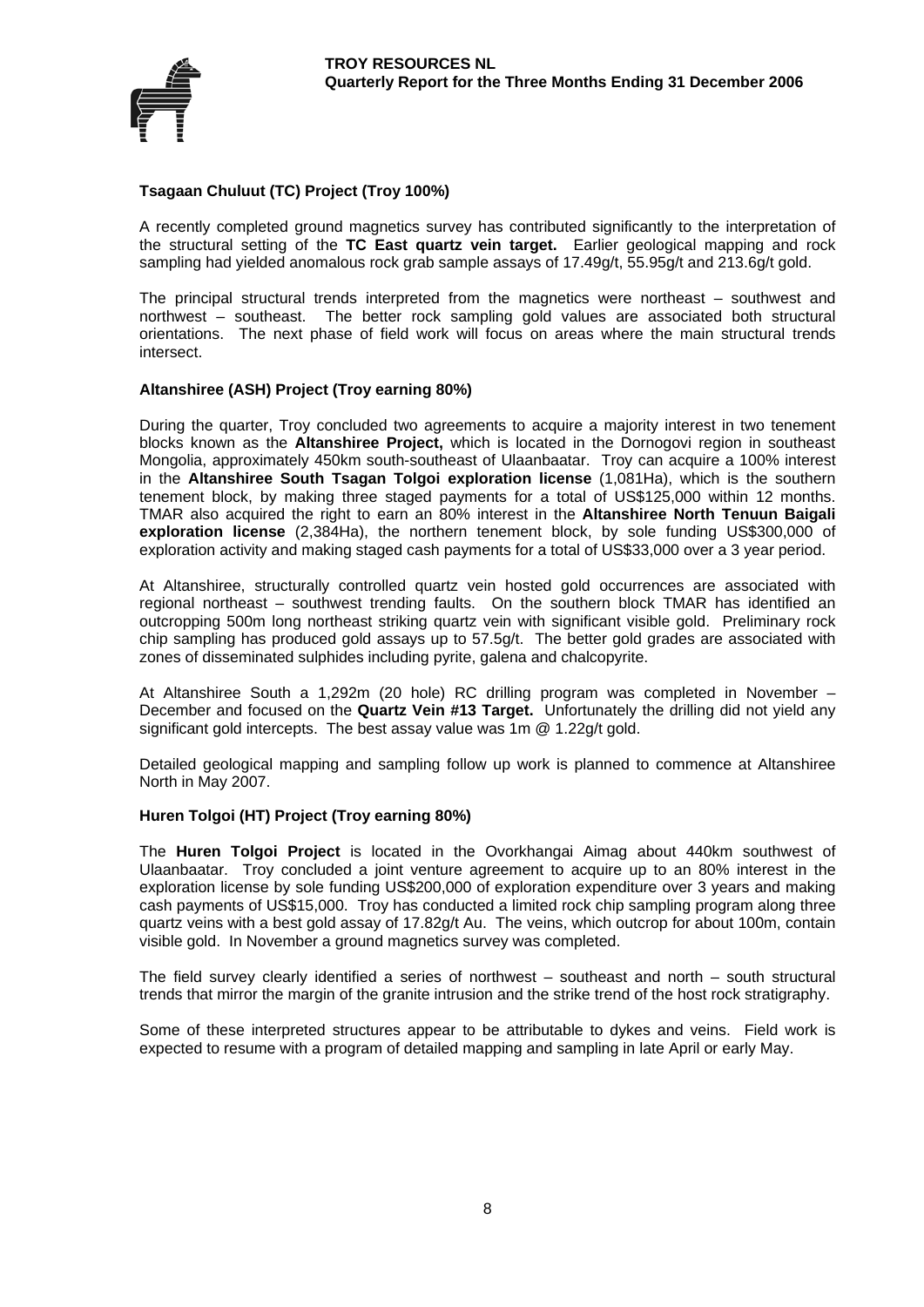

## **CORPORATE REPORT**

#### **CASH POSITION**

As at 31 December 2006, Troy within Australia held \$23.3 million in cash, plus equity investments with a market value of \$15.5 million and 10,044 ounces of gold awaiting sale (\$8.1m). This equates to a total of approximately \$46.9 million of liquid assets.

Troy's wholly owned Brazilian and European subsidiaries held cash deposits of A\$0.2 million. At quarter end, Sertão Mineraçõ Ltda ("SML"), Troy's 70% owned Brazilian subsidiary, had the equivalent of \$3.9 million in cash (Troy's share). In addition, SML held 3,800 ounces of gold inventory, which approximates to \$2.1 million of revenue based on a gold price of \$806 per ounce (Troy's share).

#### **The Troy group equity share of cash and liquid assets is approximately \$53.1 million as at 31 December 2006.**

During the quarter, Troy paid out \$3.9m in dividends and \$11.8m for the purchase of the Andorinhas Project in Brazil.

#### **GOLD SALES**

Gold sales from the Sandstone operation for the quarter were 17,389 ounces at an average price of \$805 per ounce. The average Cash Cost was \$298 per ounce which gives a Cash Margin of \$507 per ounce for the quarter.

During the quarter, SML sold 4,400 ounces of gold at an average price of US\$610 per ounce. The average Cash Cost was US\$408 per ounce, which gives a Cash Margin of US\$202 per ounce for the quarter.

#### **HEDGING**

During the quarter, the Company closed out its gold hedging contract and is now totally unhedged.

#### **EXPLORATION EXPENDITURE**

During the quarter, exploration expenditure incurred was \$486,000 in Australia, \$487,000 in Mongolia, \$293,000 in Brazil and \$800,000 by SML (Troy share \$560,000). Troy's exploration expenditure for the quarter was therefore \$1.8m.

Capital and development expenditure in Australia during the quarter was \$0.2m.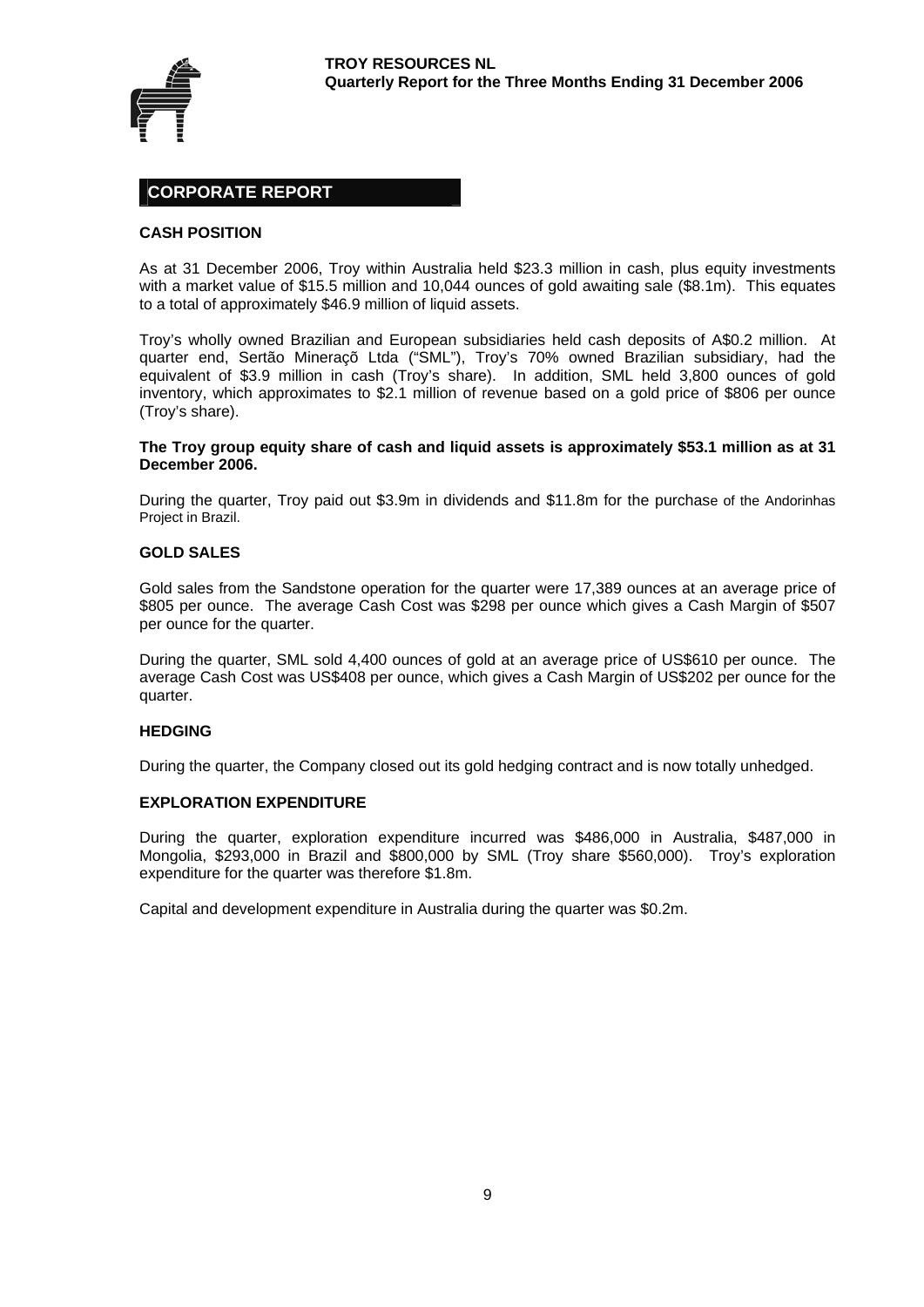

## **FURTHER INFORMATION**

| <b>T D McKeith</b> | <b>Chief Executive Officer</b> |
|--------------------|--------------------------------|
| J L C Jones        | Chairman                       |

**Telephone +61 (0)8 9481 1277** 

#### **Email [troy@troyres.com.au](mailto:troy@troyres.com.au)**

Geological information in this Report has been compiled by Troy's Vice President Exploration & Business Development, Peter Doyle, who:

- Is a full time employee of Troy Resources NL
- Has sufficient experience which is relevant to the type of deposit under consideration and to the activity which he is undertaking to qualify as a Competent Person as defined in the 2004 Edition of the *'Australasian Code for Reporting of Exploration Results, Mineral Resources and Ore Reserves'*
- Is a Member of the Australasian Institute of Mining and Metallurgy
- Has consented in writing to the inclusion of this data

#### **This Quarterly Report is available on Troy's Website: www.try.com.au**

| Hole ID | EM     | <b>NM</b> | From (m) | To(m) | Width (m) | Au g/t |
|---------|--------|-----------|----------|-------|-----------|--------|
| TAR2199 | 741506 | 68906636  | 31       | 32    | 1.0       | 1.99   |
| TAR2202 | 741591 | 6890519   | 51       | 54    | 3.0       | 3.97   |
| TAR2206 | 741656 | 6890442   | 29       | 30    | 1.0       | 2.66   |
| TAR2212 | 741610 | 6890254   | 53       | 54    | 1.0       | 1.34   |
| TAR2235 | 741708 | 6890147   | 28       | 29    | 1.0       | 1.12   |
| TAR2236 | 741658 | 6890148   | 25       | 26    | 1.0       | 1.22   |
|         |        |           | 32       | 33    | 1.0       | 2.23   |
| TAR2241 | 741808 | 6890248   | 54       | 55    | 1.0       | 2.00   |
| TAR2261 | 742108 | 6890548   | 30       | 35    | 5.0       | 0.14   |
| TAR2262 | 742008 | 6890548   | 55       | 60    | 5.0       | 0.79   |
| TAR2263 | 741908 | 6890548   | 80       | 85    | 5.0       | 0.25   |
| TAR2264 | 741808 | 6890548   | 40       | 45    | 5.0       | 0.78   |

## **Table 1 Australia – Sandstone Exploration Bulletin RAB Drill Results**